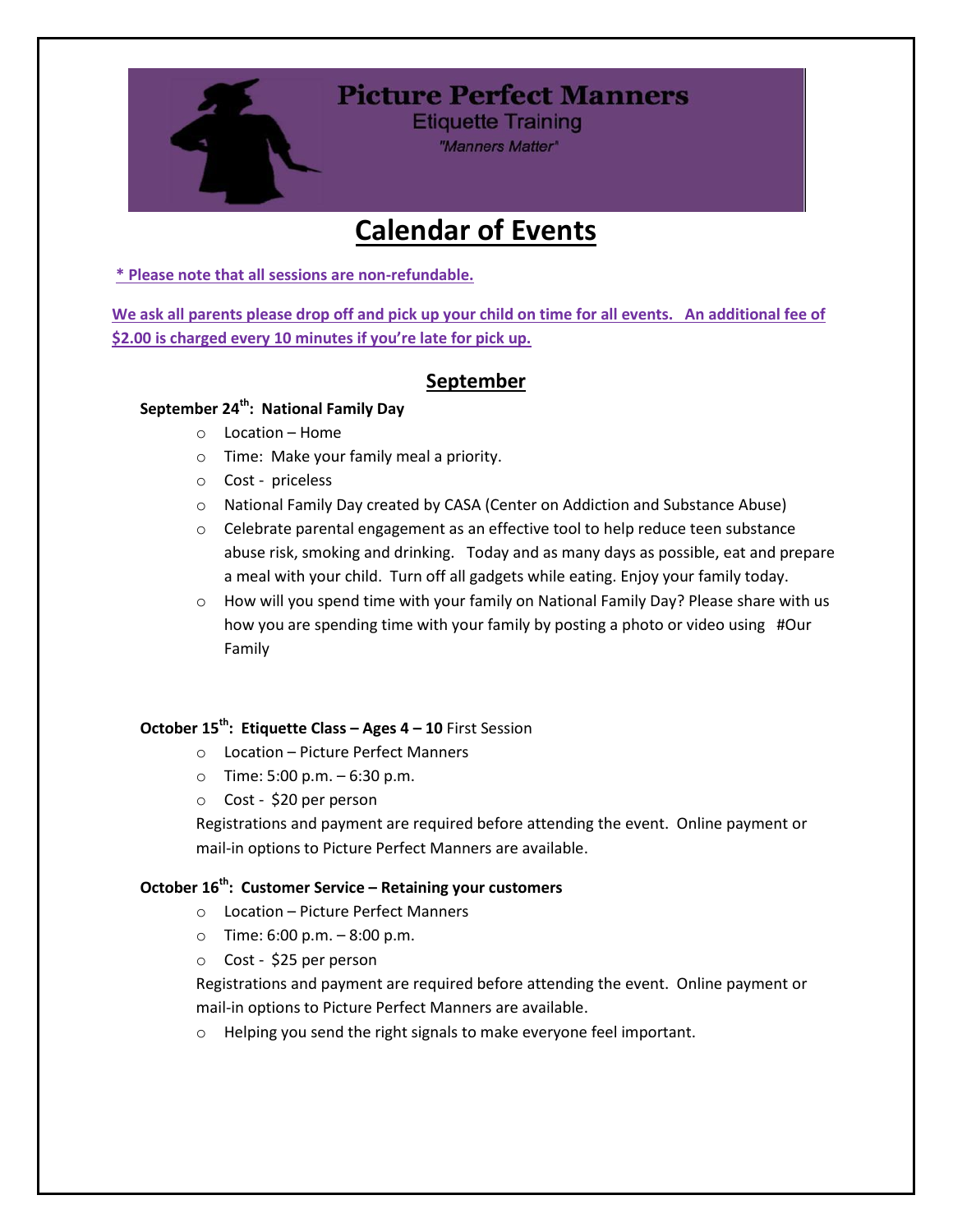#### **October 17th: Etiquette Workshop for Tweens and Teens** First Session

- o Location Picture Perfect Manners
- o Time: 5:00 p.m. -6:30 p.m.
- o Cost \$20 per person

Registrations and payment are required before attending the event. Online payment or mail-in options to Picture Perfect Manners are available.

o Topics to be covered –Social Graces, Communication Skills, and Body Language

#### **October 18th: Showcase of Schools Prep** for K-5

- o Location Picture Perfect Manners
- o Time: 5:30 p.m. -7:30 p.m.
- o Cost \$25 per person

Registrations and payment are required before attending the event. Online payment or mail-in options to Picture Perfect Manners are available.

 $\circ$  Topics to be covered – Teaching you child to have confidence when asking questions of the schools they are interested in attending.

#### **October 19th: Showcase of Schools Prep** for 6-12

- o Location Picture Perfect Manners
- o Time: 5:30 p.m. -7:30 p.m.
- o Cost \$25 per person

Registrations and payment are required before attending the event. Online payment or mail-in options to Picture Perfect Manners are available.

 $\circ$  Topics to be covered – Teaching you child to have confidence when asking questions of the schools they are interested in attending.

### **October 22 th: Etiquette Class- Ages 4-10** Second Session

- o Location Picture Perfect Manners
- o Time: 5:00 p.m. 6:30 p.m.
- o Cost \$20 per person

Registrations and payment are required before attending the event. Online payment or mail-in options to Picture Perfect Manners are available.

o Have fun learning kindness and ABC's of dining with your friends!

## **October 24 th: Etiquette Class- Teens and Tweens (Ages 11 – 18)** Second Session

- o Location Picture Perfect Manners
- $\circ$  Time: 5:00 p.m. 6:30 p.m.
- o Cost \$20 per person

Registrations and payment are required before attending the event. Online payment or mail-in options to Picture Perfect Manners are available.

o Self –Respect, respecting other, kindness and dining etiquette.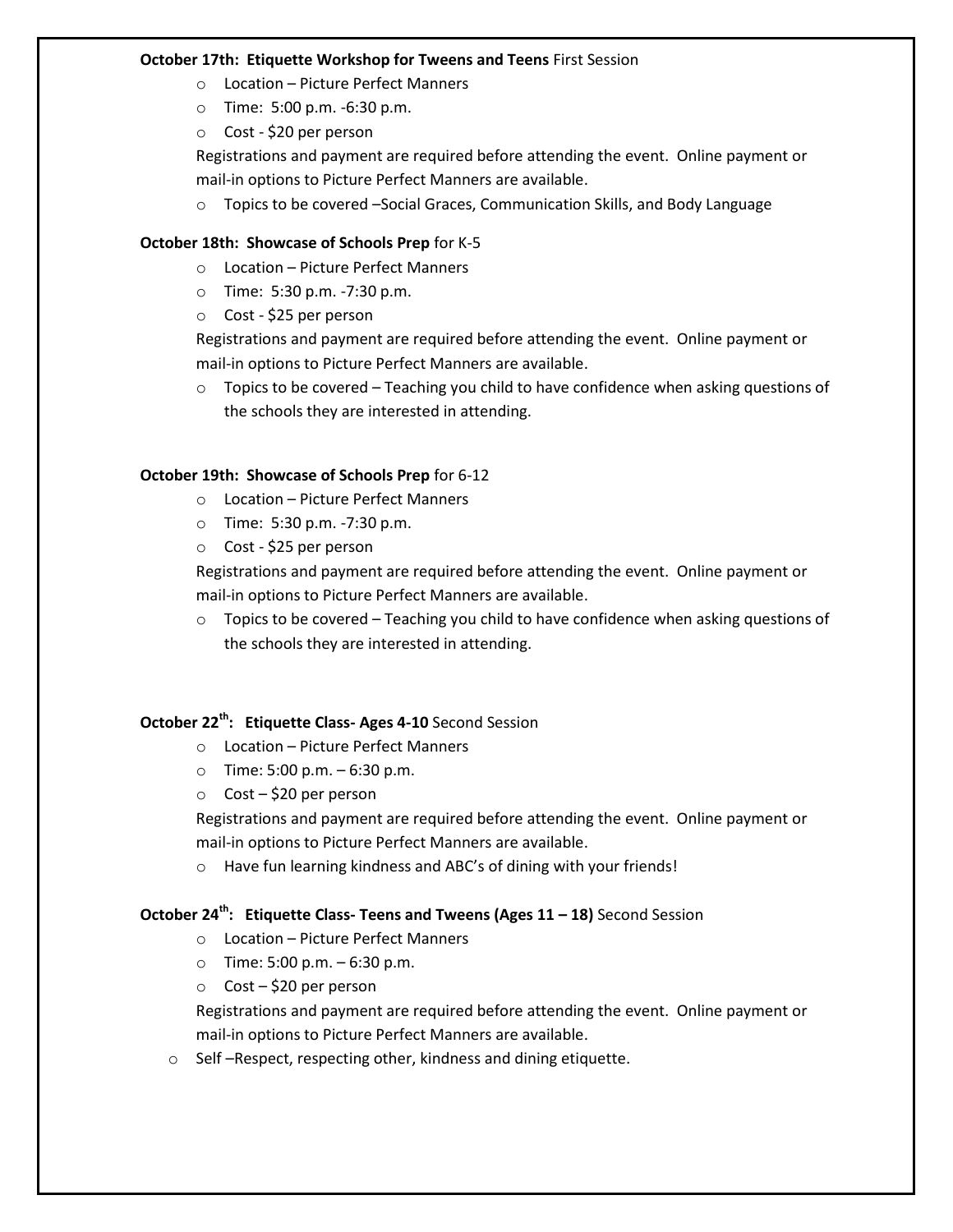# **November**

#### **November 5th: Etiquette Class – Ages 4 – 10** First Session

- o Location Picture Perfect Manners
- $\circ$  Time: 5:00 p.m.  $-6:30$  p.m.
- o Cost \$20 per person

Registrations and payment are required before attending the event. Online payment or mail-in options to Picture Perfect Manners are available.

o Have fun learning social skills with your friends!

### **November 7 th: Etiquette Class- Teens and Tweens (Ages 11 – 18)** First Session

- o Location Picture Perfect Manners
- $\circ$  Time: 5:00 p.m.  $-6:30$  p.m.

Registrations and payment are required before attending the event. Online payment or mail-in options to Picture Perfect Manners are available.

o Topics to be covered –Social Graces, Communication Skills, and Body Language

## **November 12 th: Etiquette Class (Ages 4-10)** Second Session

- o Location Picture Perfect Manners
- $\circ$  Time: 5:00 p.m. 6:30 p.m.
- o Cost \$20 per person

Registrations and payment are required before attending the event. Online payment or mail-in options to Picture Perfect Manners are available.

o Have fun learning kindness and ABC's of dining with your friends!

#### **November 14th: Etiquette Workshop Class- Tweens and Teens (Ages 11 – 18)** Second Session

- o Location Picture Perfect Manners
- $\circ$  Time: 5:00 p.m.  $-6:30$  p.m.
- $\circ$  Cost \$20 per person

Registrations and payment are required before attending the event. Online payment or mail-in options to Picture Perfect Manners are available.

o Self –Respect, respecting other, kindness and dining etiquette.

## **November 17th: Business Holiday Etiquette**

- o Location Picture Perfect Manners
- $\circ$  Morning session 9 a.m. 11:30 a.m.
- o Cost \$80 per person
- o funds are non-refundable

Registrations and payment are required before attending the event. Online payment or mail-in options to Picture Perfect Manners are available.

o Our aim is to polish your skills and push you to the next level in your profession.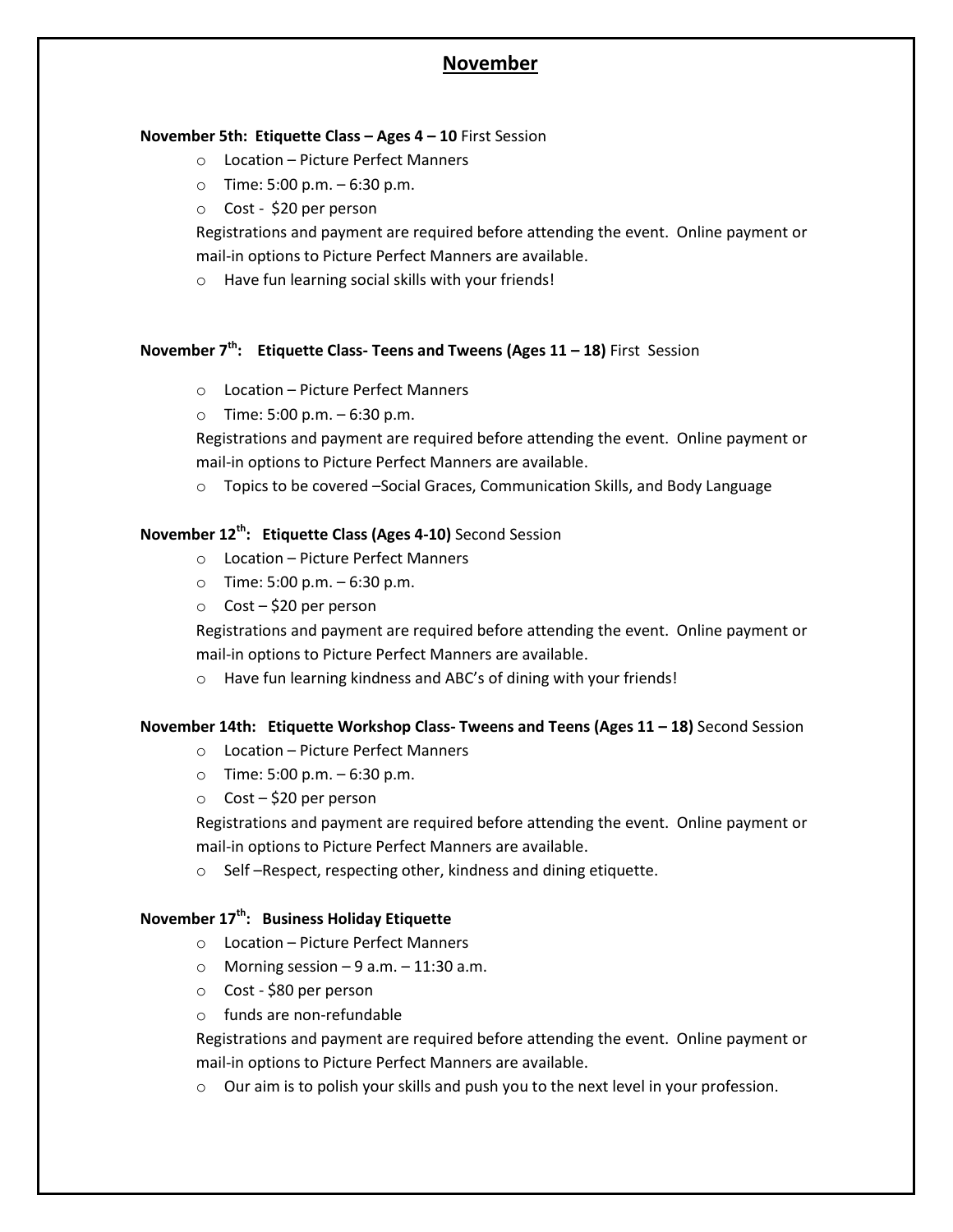### **November 26 th: Business Holiday Etiquette**

- o Location Picture Perfect Manners
- o Evening Session 6 p.m. -8:30 p.m.
- o Cost \$80 per person
- o funds are non-refundable

Registrations and payment are required before attending the event. Online payment or mail-in options to Picture Perfect Manners are available.

o Our aim is to polish your skills and push you to the next level in your profession.

## **November 30th: Frozen Tea Party (Ages 4-10) \* Etiquette Lessons Not Included\***

- o Location Picture Perfect Manners
- o Time: 5:30 p.m. 7:30 p.m.
- $\circ$  Cost \$25 per person (maximum 20 students)

Registrations and payment are required before attending the event. Online payment or mail-in options to Picture Perfect Manners are available.

 $\circ$  Leadership Ambassadors. Club officers, members, youth officers for school and church

# **December**

#### **December 6th: Social Skills for the Shy- High School Students**

- o Location Picture Perfect Manners
- $\circ$  Time: 5:00 6:30 p.m.
- o Cost \$20/ person

Registrations and payment are required before attending the event. Online payment or mail-in options to Picture Perfect Manners are available.

- o Helping a shy teenager build confidence
- o The art of conversation
- o How to Mingle in a crowd

#### **December 8th: Holiday Tea Party- Mom/Grandmother and Child \*Etiquette tips\***

- o Location Picture Perfect Manners
- $\circ$  Time: 11:00 a.m.  $-$  1:00 p.m.
- $\circ$  Cost \$20 per adult and \$15 per child

Registrations and payment are required before attending the event. Online payment or mail-in options to Picture Perfect Manners are available.

- o Come dressed in your holiday attire, enjoy one another, and meet new people.
- o Light Refreshments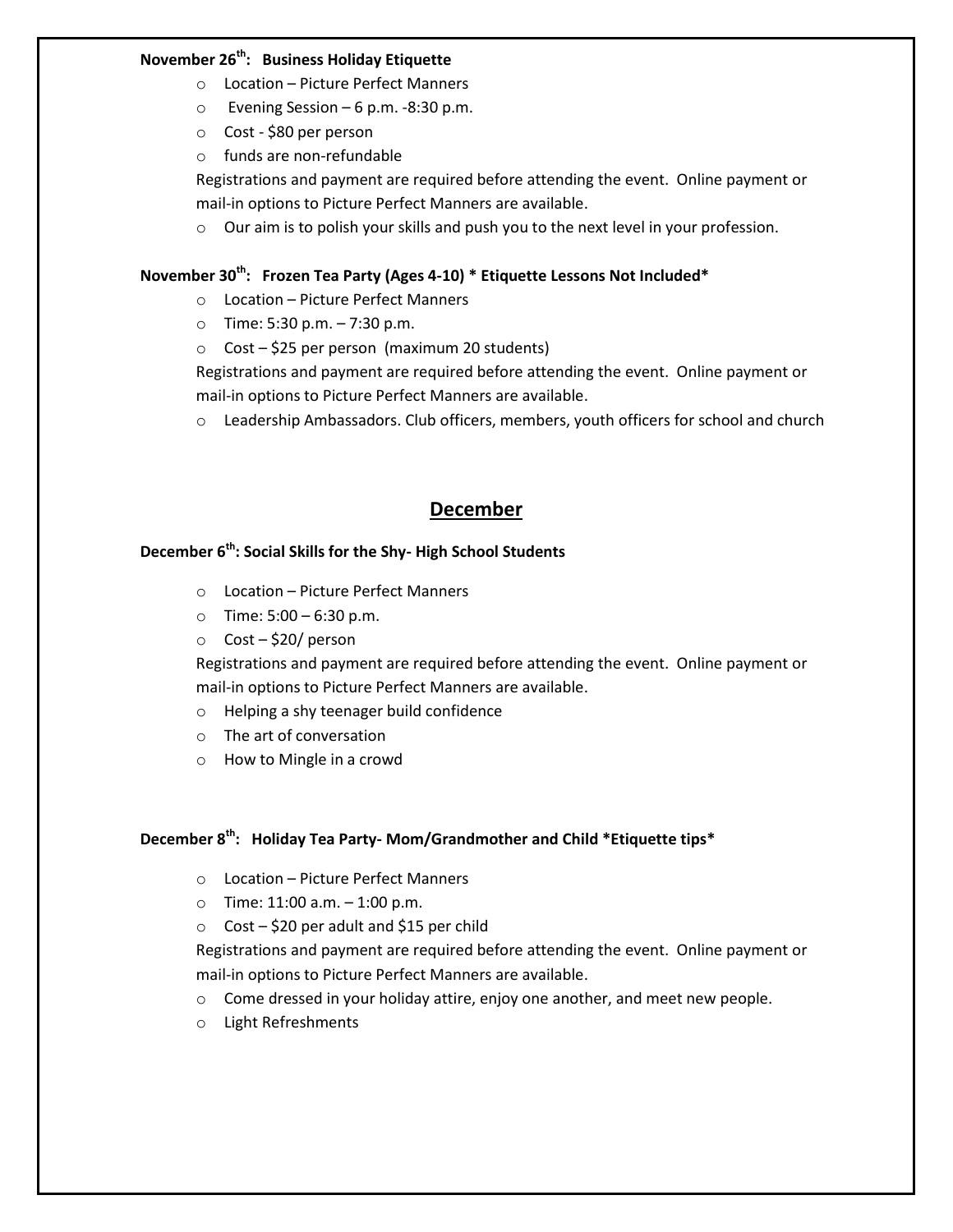## **December 13th: Social Skills for the Shy – Young Adults**

- o Location Picture Perfect Manners
- o Time: 6:00 -7:30 p.m.
- o Cost \$25/person

Registrations and payment are required before attending the event. Online payment or mail-in options to Picture Perfect Manners are available.

- o Effective Conversation Skills Improving social skills
- o Interacting with others
- $\circ$  Non verbal skills
- o Assertiveness

# **December 15th: Holiday Tea Party- Dad/Grandfather and Child \*Etiquette tips\***

- o Location Picture Perfect Manners
- $\circ$  Time: 11:00 a.m.  $-1:00$  p.m.
- $\circ$  Cost \$20 per adult and \$15 per child

Registrations and payment are required before attending the event. Online payment or mail-in options to Picture Perfect Manners are available.

- $\circ$  Topics to be covered –Social Graces, Communication Skills, and Body Language
- o Come dressed in your holiday attire, enjoy one another, and meet new people.
- o Light Refreshments

## **December 20th Leadership Workshop for Youth Club Members**

- o Location Picture Perfect Manners
- $\circ$  Time: 5:00 6:30 p.m.
- o Cost \$20/ person

Registrations and payment are required before attending the event. Online payment or mail-in options to Picture Perfect Manners are available.

- o Making Decisions
- o Building Leadership Skills
- o Learn Qualities that makes a great leader

#### **December 22nd : Father Daughter Princess Ball (3-13)**

- o Location Zachary Taylor Elementary School
- $\circ$  Time: 6:30 p.m. 8:30 p.m.
- $\circ$  Cost \$20 per couple & \$10 for each additional daughter
- o Girls come dressed as your favorite princess charter or your favorite ball gown!
- o Fathers or Father Figures come dressed as a Prince in a shirt and tie.
- o Light Refreshments, dancing, silent auction, professional photo

Registrations and payment are required before attending the event. Online payment or mail-in options to Picture Perfect Manners are available.